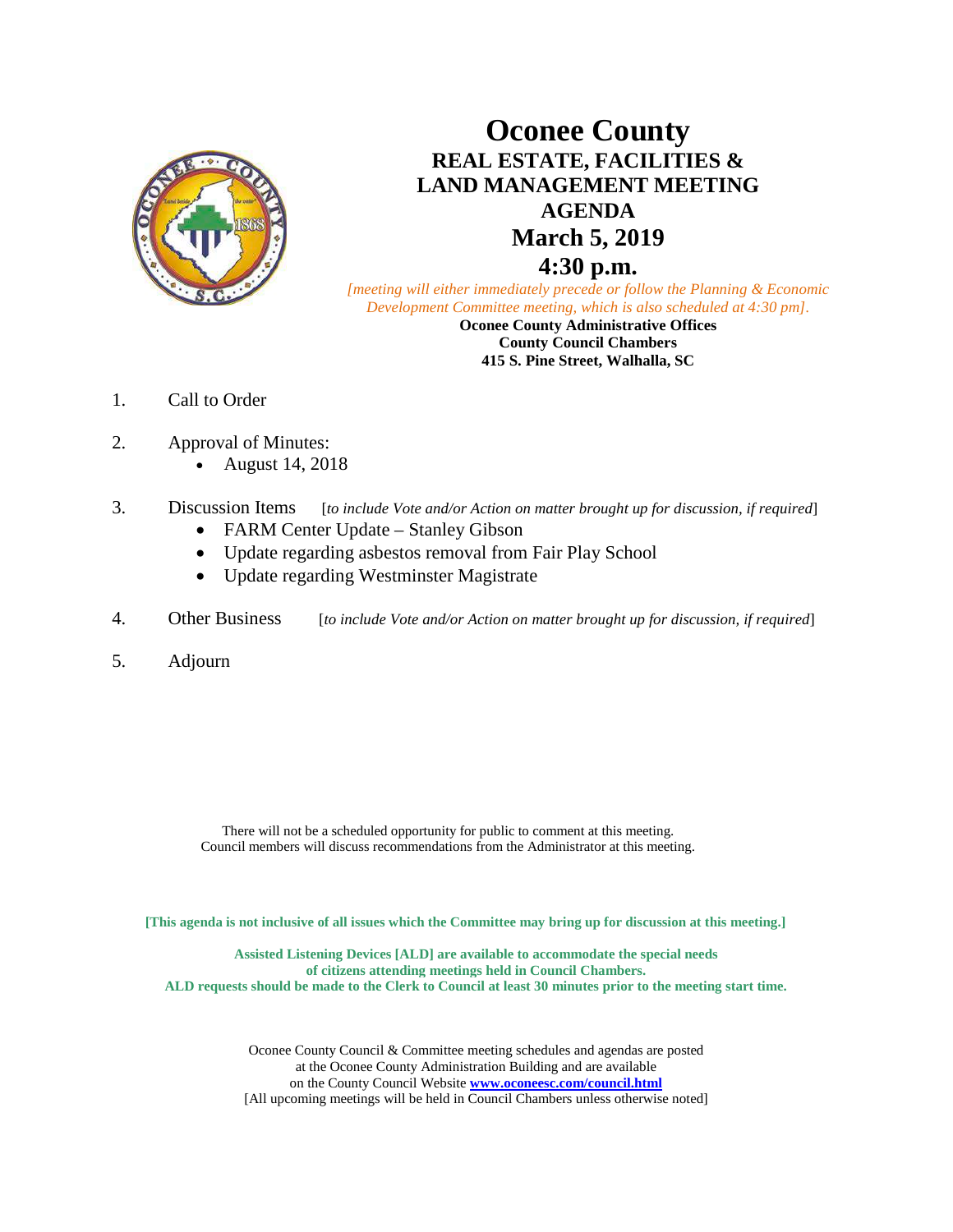# **Oconee County** Council

**Oconee County Administrative Offices** 415 South Pine Street Walhalla, SC 29691

Phone: 864-718-1023 Fax: 864 718-1024

E-mail: ksmith@oconeesc.com

> John Elliott Chair Pro Tem District I

**Wayne McCall** District II

Paul A. Cain Vice Chair District III

Julian Davis, III Chairman District IV

J. Glenn Hart District V





The Oconee County Council will meet in 2019 on the first and third Tuesday of each month with the following exceptions:

- January meetings will be held on the second and  $\bullet$ fourth Tuesday:
- July, August, & November meetings, which will  $\bullet$ be only on the third Tuesday of each of the three months:
- April meetings will be held on the first and fourth Tuesday.

All Council meetings, unless otherwise noted, are held in Council Chambers, Oconee County Administrative Offices, 415 South Pine Street, Walhalla, South Carolina.

Oconee County Council will also hold a Planning Retreat from 2:00 p.m. to 5:00 p.m. on Wednesday, February 27, 2019 in Council Chambers to establish short and long term goals.

Oconee County Council will also meet on Tuesday, January 7, 2020 in Council Chambers at which point they will establish their 2020 Council and Committee meeting schedules.

Oconee County Council will also have a joint workshop with the Oconee County Planning Commission on Thursday, January 17, 2019 in Council Chambers for the purpose of discussing the comprehensive plan.

Additional Council meetings, workshops, and/or committee meetings may be added throughout the year as needed.

Oconee County Council Committees will meet in 2019 prior to County Council meetings on the following dates/times in Council Chambers located at 415 South Pine Street, Walhalla, South Carolina unless otherwise advertised.

The Law Enforcement, Public Safety, Health, & Welfare Committee at 4 p.m. on the following dates: January 22, March 19, June 18, & September 17, 2019.

The Transportation Committee at 4:30 p.m. on the following dates: February 19, May 7, July 16, & October 1, 2019.

The Real Estate, Facilities, & Land Management Committee at 4:30 p.m. on the following dates: March 5, June 4, September 3, & November 19, 2019.

The Budget, Finance, & Administration Committee at 4:30 p.m. on the following dates: April 2, April 9, April 23, May 7, May 21, & June 4, 2019.

The Planning & Economic Development Committee at 4:30 p.m. on the following dates: March 5, June 4, September 3, & November 19, 2019.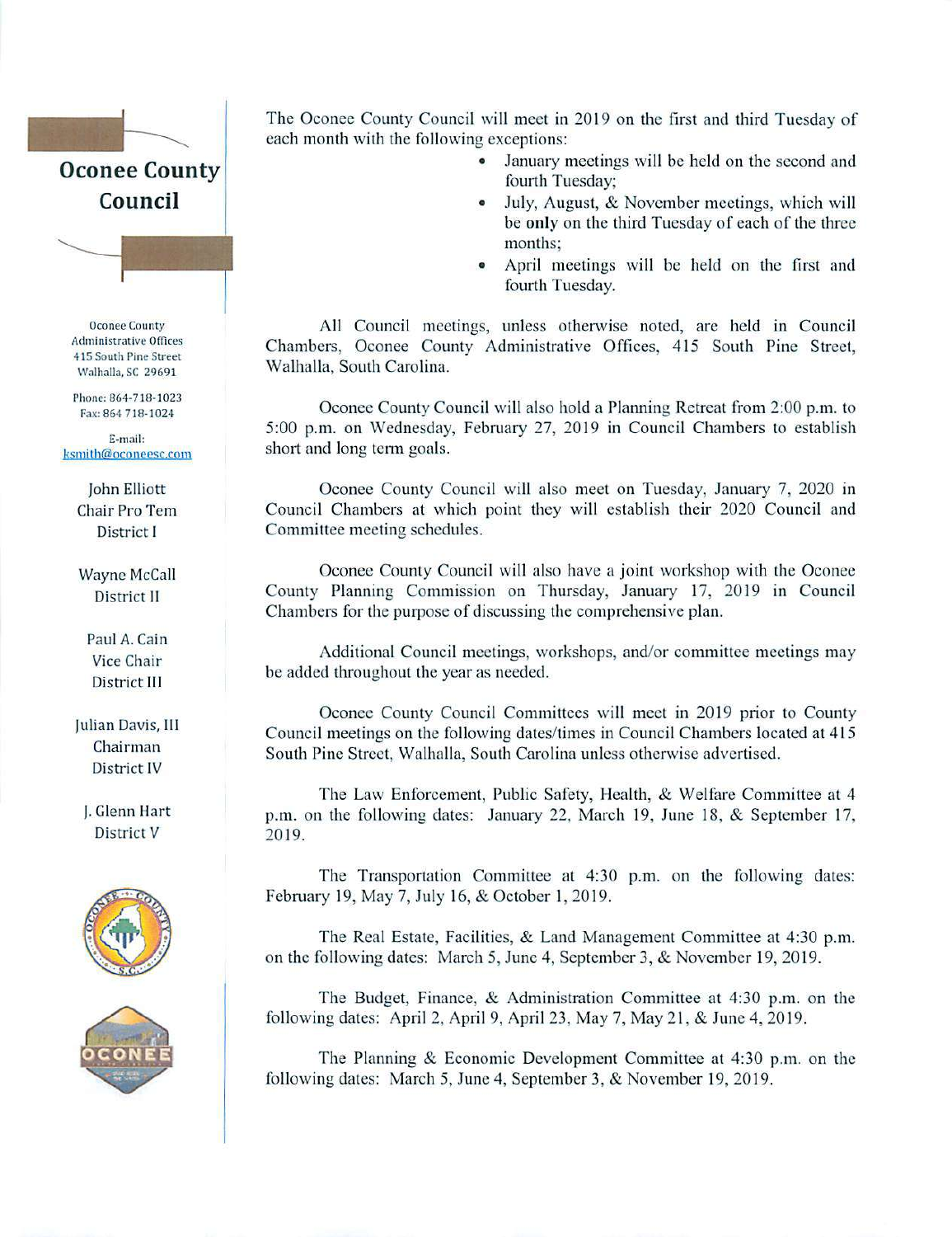